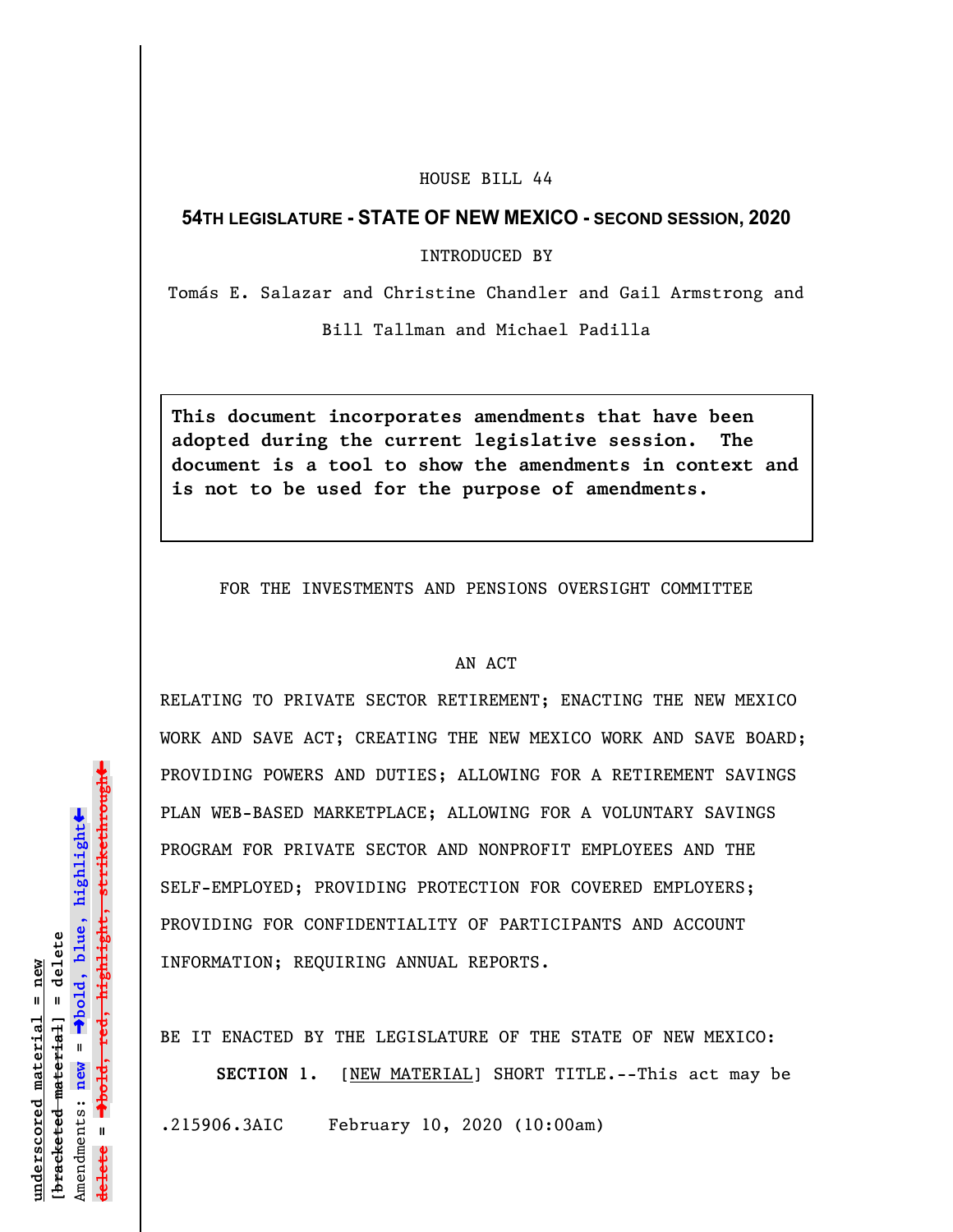cited as the "New Mexico Work and Save Act".

**SECTION 2.** [NEW MATERIAL] DEFINITIONS.--As used in the New Mexico Work and Save Act:

A. "board" means the New Mexico work and save board;

B. "board member" means a member of the board;

C. "covered employee" means a person who is at least eighteen years of age and who is employed by a covered employer, either full time or part time, or a person who is self-employed as a sole proprietor or an independent contractor; provided that "covered employee" does not include an employee:

(1) covered under the federal Railway Labor Act;

(2) on whose behalf an employer makes contributions to a multi-employer pension trust fund pursuant to the federal Taft-Hartley Act; or

(3) of federal, state or local governments or any agency, department, board, commission, institution or instrumentality of those governments;

D. "covered employer" means a person engaged in a business, industry, profession, trade, nonprofit, or other enterprise with its primary place of business physically located in New Mexico, but does not include a federal, state or local government or any agency, department, board, commission,

.215906.3AIC February 10, 2020 (10:00am)

 $- 2 -$ 

 $\ddag$ º**bold, red, highlight, strikethrough**  $\ddot{\bullet}$ º**bold, blue, highlight** bracketed material] = delete **[bracketed material] = delete** inderscored material = new **underscored material = new**  $\mathbf{I}$ Amendments: **new** = Amendments: new **delete =**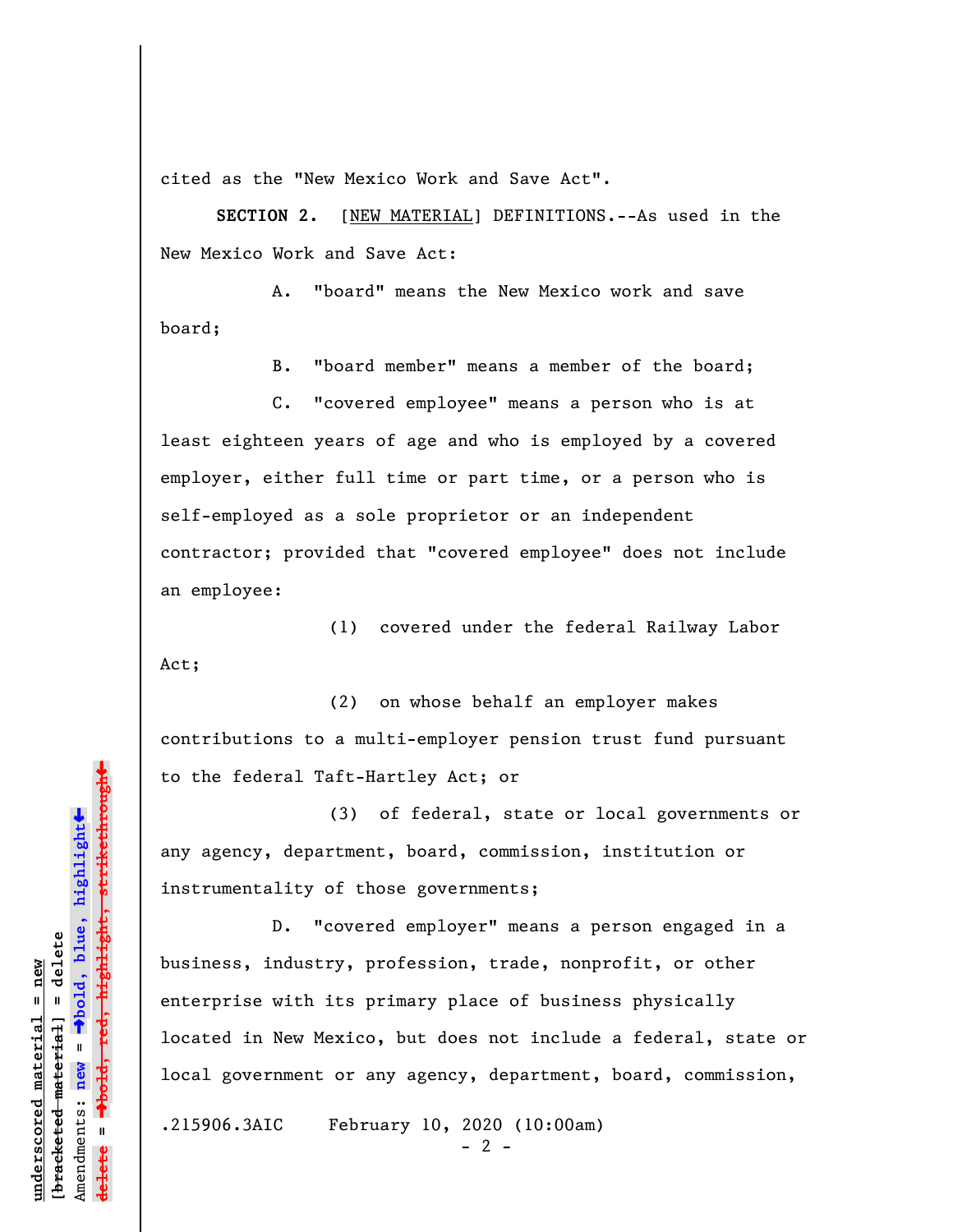institution or instrumentality of those governments;

E. "financial institution" means a **HSEIC**º**duly licensed←HSEIC** bank, savings and loan association, credit union, broker-dealer, asset manager, insurance company, mutual fund or other financial entity;

F. "Internal Revenue Code" means the United States Internal Revenue Code of 1986, as amended;

G. "New Mexico retirement plan marketplace" means a web-based marketplace for retirement savings plans for private sector and nonprofit employers and employees, including multiple-employer plans;

H. "New Mexico work and save" means the retirement savings program that invests payroll deductions of program participants in Roth individual retirement accounts without any contributions from covered employers;

I. "participating employer" means a covered employer that provides payroll deductions for individual retirement accounts through New Mexico work and save but that does not contribute to those accounts;

J. "program participant" means a covered employee who is contributing to a Roth individual retirement account through New Mexico work and save or has a Roth individual retirement account balance through New Mexico work and save;

K. "Roth individual retirement account" means a voluntary payroll deduction Roth individual retirement account

.215906.3AIC February 10, 2020 (10:00am)

- 3 -

 $\ddag$ º**bold, red, highlight, strikethrough**  $\ddot{\bullet}$ º**bold, blue, highlight** bracketed material] = delete **[bracketed material] = delete** inderscored material = new **underscored material = new** Amendments: **new** = Amendments: new = **delete =**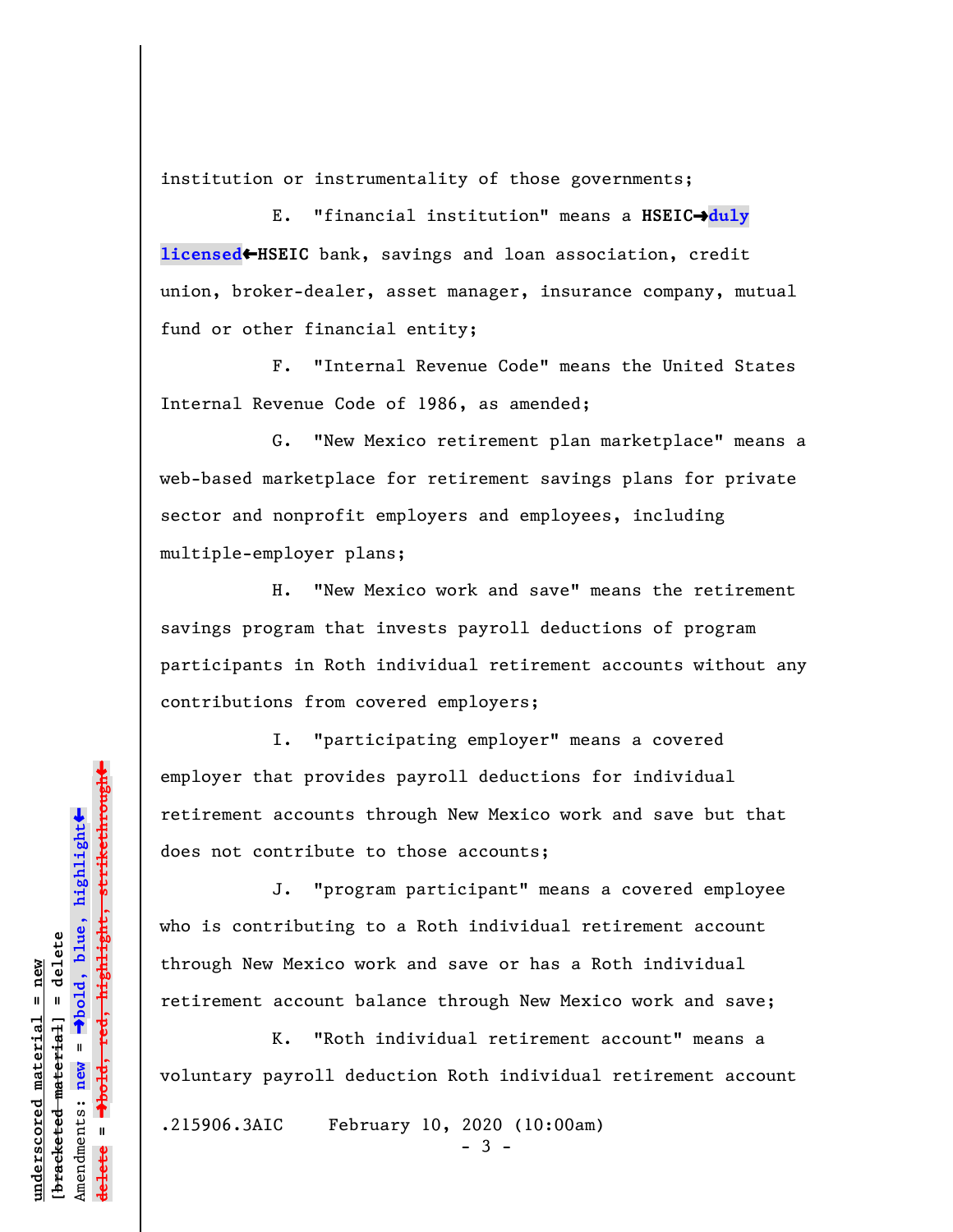that conforms to the requirements of Section 408A of the Internal Revenue Code; and

L. "total fees and expenses" means all fees, costs and expenses, including administrative expenses, investment expenses of New Mexico work and save, investment advice expenses, accounting costs, actuarial costs, legal costs, marketing expenses, education expenses, trading costs, insurance annuitization costs and other **HSEIC**º**related**»**HSEIC** miscellaneous costs.

**SECTION 3.** [NEW MATERIAL] BOARD CREATED--ORGANIZATION.--

A. The "New Mexico work and save board" is created and is administratively attached to the office of the state treasurer. The office of the state treasurer shall provide administrative support for the board in carrying out its duties pursuant to the New Mexico Work and Save Act.

B. The board consists of the following voting members:

(1) two members appointed by the state treasurer as follows:

(a) one member who has skill, knowledge and experience in the field of retirement saving and investments; and

(b) one member who has skill, knowledge and experience in retirement investment products or retirement plan designs;

.215906.3AIC February 10, 2020 (10:00am)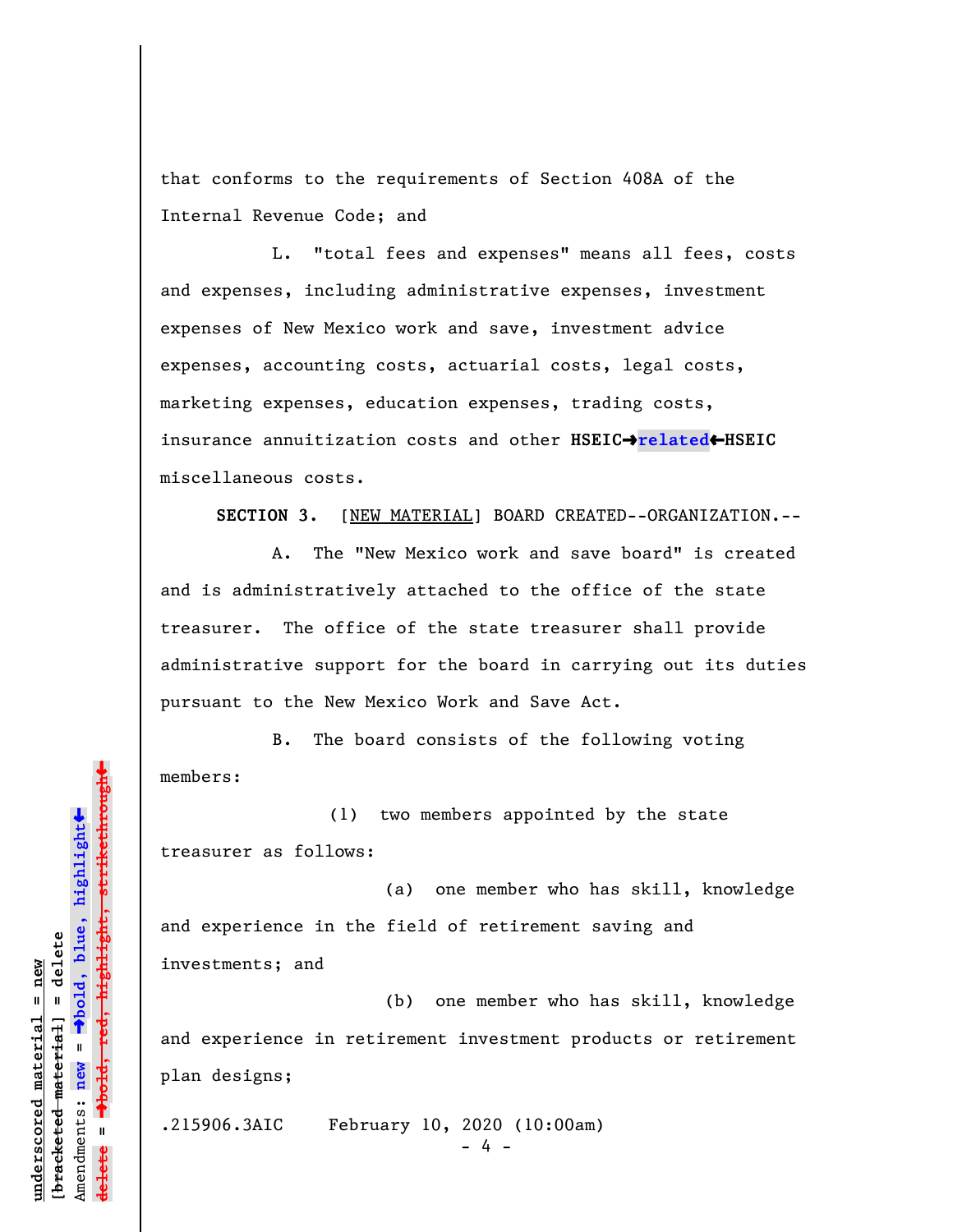(2) three members appointed by the governor as follows:

(a) one member who is a representative of an association representing employees;

(b) one member who is a representative of small businesses; and

(c) one member who is a representative of the interests of program participants;

(3) two members appointed by the speaker of the house of representatives as follows:

(a) one member who is a representative of the interests of program participants; and

(b) one member who has skill, knowledge and experience in the field of retirement saving and investments; and

(4) two members appointed by the president pro tempore of the senate as follows:

(a) one member who is a representative of the interests of program participants; and

(b) one member who has skill, knowledge and experience in the field of retirement saving and investments.

C. A majority of the board constitutes a quorum. Action may be taken by the board upon an affirmative vote of the majority of members present at the meeting at which a

.215906.3AIC February 10, 2020 (10:00am)

 $-5 -$ 

»º**bold, red, highlight, strikethrough**  $\ddot{\bullet}$ º**bold, blue, highlight** bracketed material] = delete **[bracketed material] = delete** inderscored material = new **underscored material = new** Amendments: **new** =  $\mathbf{u}$ Amendments: new **delete =**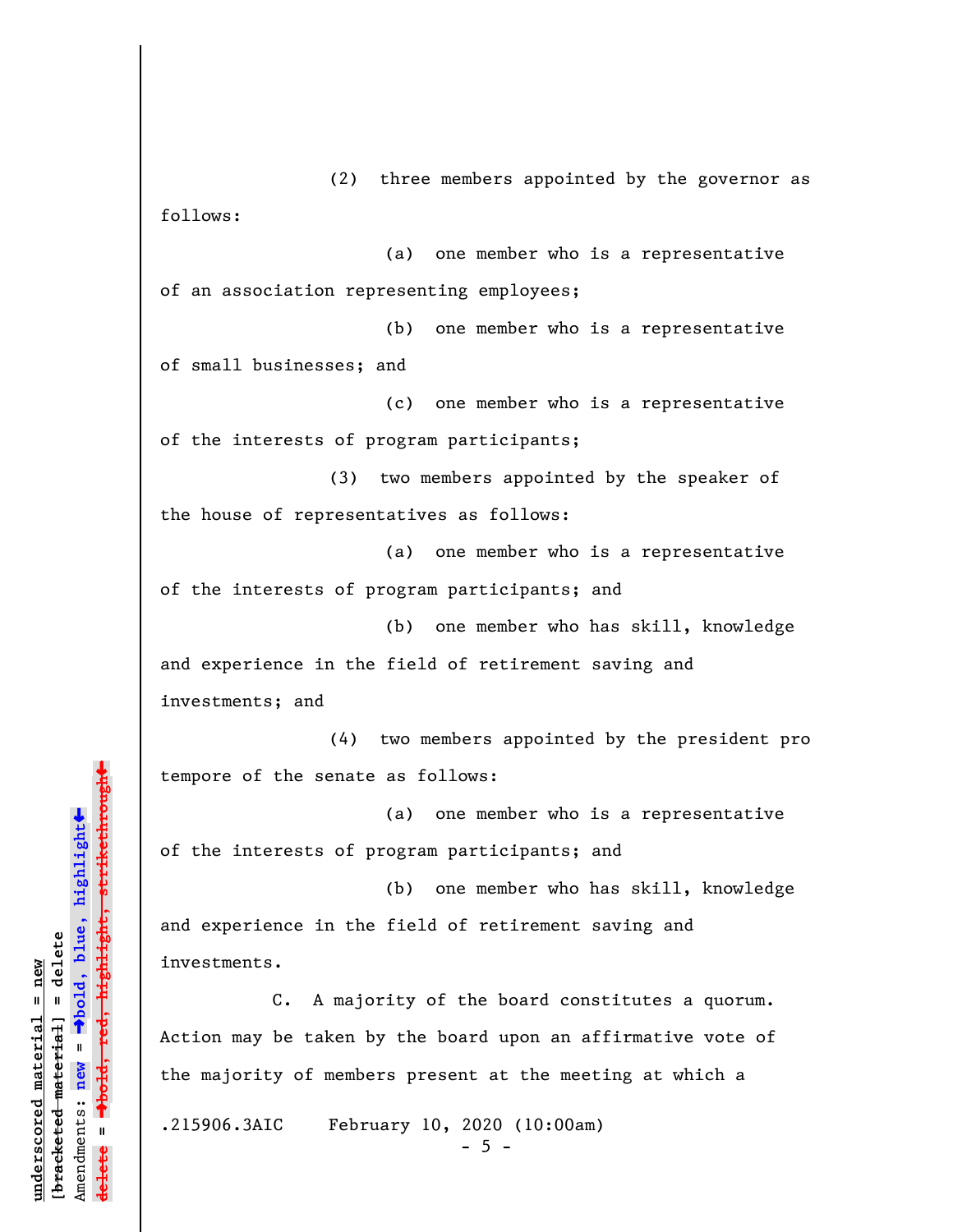quorum is present. A vacancy in the membership of the board does not impair the right of a quorum to exercise the powers and duties of the board.

D. The appointing authorities shall appoint the first members of the board for staggered terms so that the state treasurer appoints one member for two years and one member for four years, the governor appoints two members for two years and one member for four years, the speaker of the house of representatives appoints one member for two years and one member for four years and the president pro tempore of the senate appoints one member for two years and one member for four years. Thereafter, members of the board shall be appointed for four-year terms.

E. A board member shall be eligible for reappointment, provided that a board member shall not serve more than three full terms, consecutive or otherwise. Members shall serve until their successors have been appointed. If there is a vacancy for any reason, the appointing authority shall appoint a qualified person to fill the unexpired term.

F. The appointing authority may remove a member of the board that it has appointed for neglect of a duty required by law, for incompetency, for malfeasance or for unprofessional conduct.

G. Board members shall receive no salary for their service as board members but shall receive per diem and mileage .215906.3AIC February 10, 2020 (10:00am) - 6 -

º**bold, red, highlight, strikethrough**  $\ddot{\bullet}$ º**bold, blue, highlight** bracketed material] = delete **[bracketed material] = delete** inderscored material = new **underscored material = new** Amendments: **new** =  $\mathbf{u}$ Amendments: new **delete =**

 $\ddag$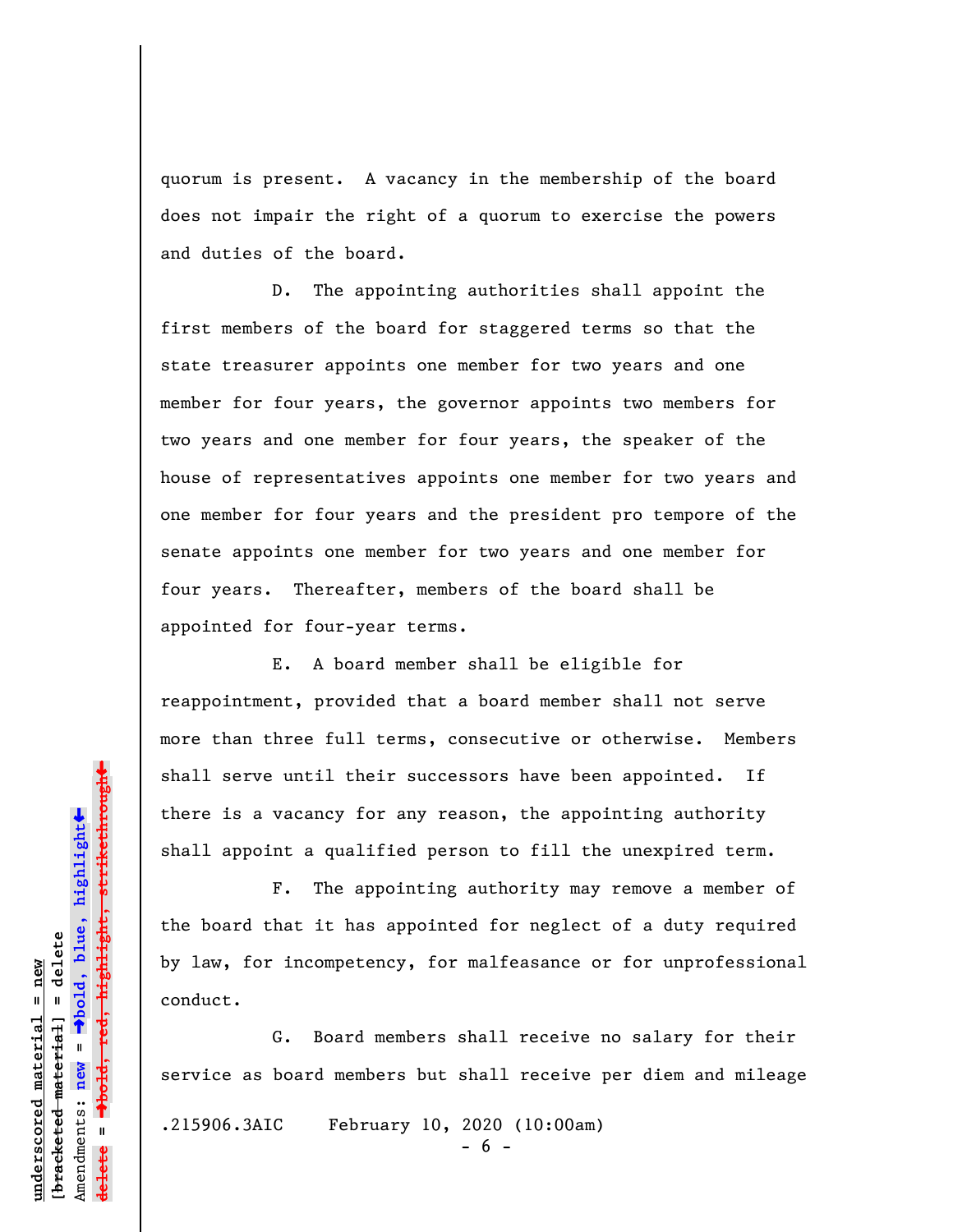pursuant to the Per Diem and Mileage Act.

**SECTION 4.** [NEW MATERIAL] BOARD--POWERS AND DUTIES.--

A. The board shall:

(1) elect a chair and other officers it deems necessary;

(2) meet as necessary to perform its duties;

(3) appoint an executive director, who shall be the chief administrative officer of the board;

(4) establish and direct the implementation and maintenance of the New Mexico retirement plan marketplace and New Mexico work and save;

(5) cause New Mexico work and save to be designed, established and operated:

(a) in accordance with best practices for retirement saving vehicles;

(b) to encourage participation, saving, sound investment practices and appropriate selection of investment options, including any default investments;

(c) to maximize simplicity and ease of administration for covered employers;

(d) to minimize total costs, including

by collective investment and economies of scale;

(e) to require portability of benefits;

and

(f) to avoid preemption of New Mexico

.215906.3AIC February 10, 2020 (10:00am)

- 7 -

º**bold, red, highlight, strikethrough** highlight, strikethrough  $\ddot{\bullet}$ º**bold, blue, highlight** bracketed material] = delete **[bracketed material] = delete** inderscored material = new **underscored material = new**  $\mathbf{I}$ Amendments: **new** = Amendments: new **delete =**

»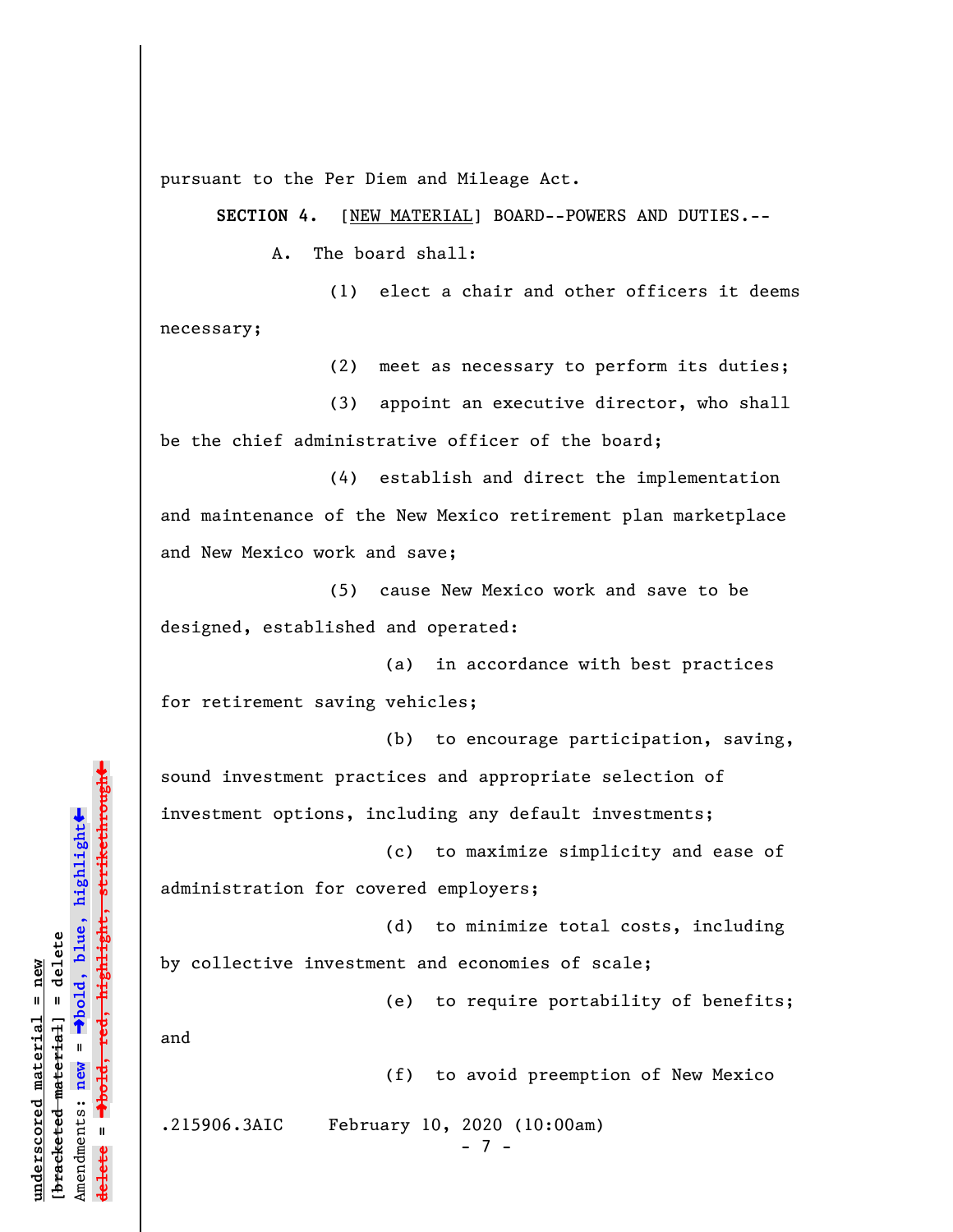work and save by federal law;

(6) ensure that no assets of New Mexico work and save are encumbered, expended or otherwise used for a purpose other than **HSEIC**º**those**»**HSEIC HSEIC**º**one**»**HSEIC** specified in the New Mexico Work and Save Act;

(7) develop and implement an education and outreach plan to gain input and disseminate information regarding the New Mexico retirement plan marketplace, New Mexico work and save and retirement savings in general, including timely information to covered employers regarding New Mexico work and save;

(8) develop and implement an investment policy and designate appropriate default investments for New Mexico work and save that include a mix of asset classes, including target date funds and index funds, that minimize program participant fees and total expenses;

(9) establish procedures for the timely and fair resolution of any disputes related to accounts or program operation;

(10) provide a blanket surety bond for all employees and board members in an amount as determined by the board and conditioned on the faithful performance of the duties of each employee during the employee's employment and each board member during the board member's term of office; and

(11) perform other activities as are needed to

.215906.3AIC February 10, 2020 (10:00am)

- 8 -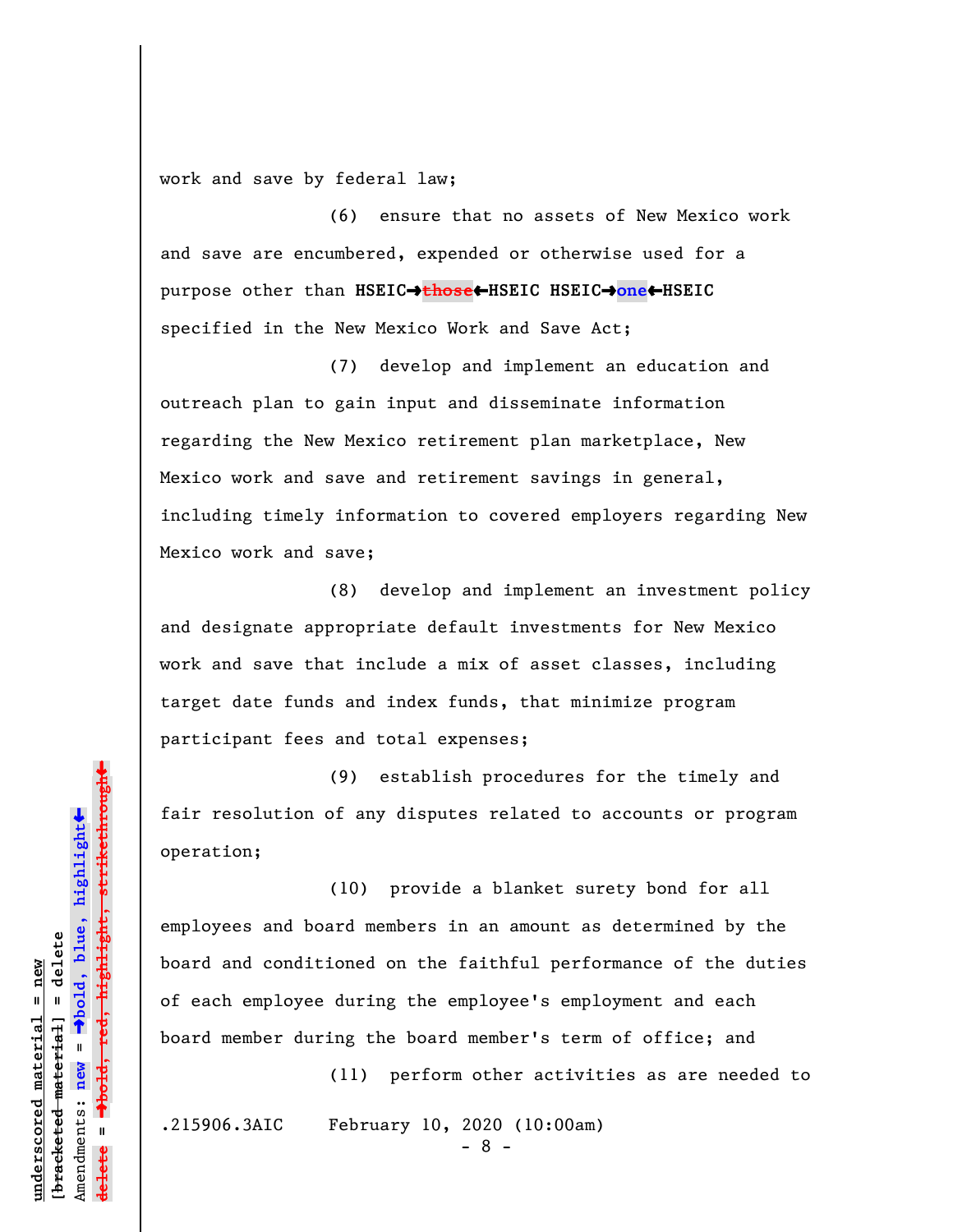further the purposes of the New Mexico Work and Save Act.

B. The board may:

(1) promulgate rules as necessary and appropriate to carry out the provisions of the New Mexico Work and Save Act consistent with the Internal Revenue Code and rules adopted in accordance with that code, including ensuring that New Mexico work and save satisfies all criteria for favorable tax treatment and complies with all applicable federal and state laws;

(2) enter into contracts, agreements, memorandums of understanding or other arrangements with this or any other state or their agencies or instrumentalities to operate or manage any part of New Mexico work and save or the New Mexico retirement plan marketplace, including combining resources, investments or administrative functions;

(3) sue and be sued in its name;

(4) fix, revise and collect fees and other charges in connection with the New Mexico retirement plan marketplace or New Mexico work and save;

(5) contract with private and public financial institutions, depositories, consultants, actuaries, attorneys, auditors, investment advisers, investment administrators, investment management firms, other investment firms, third party administrators and other professionals as may be required;

.215906.3AIC February 10, 2020 (10:00am)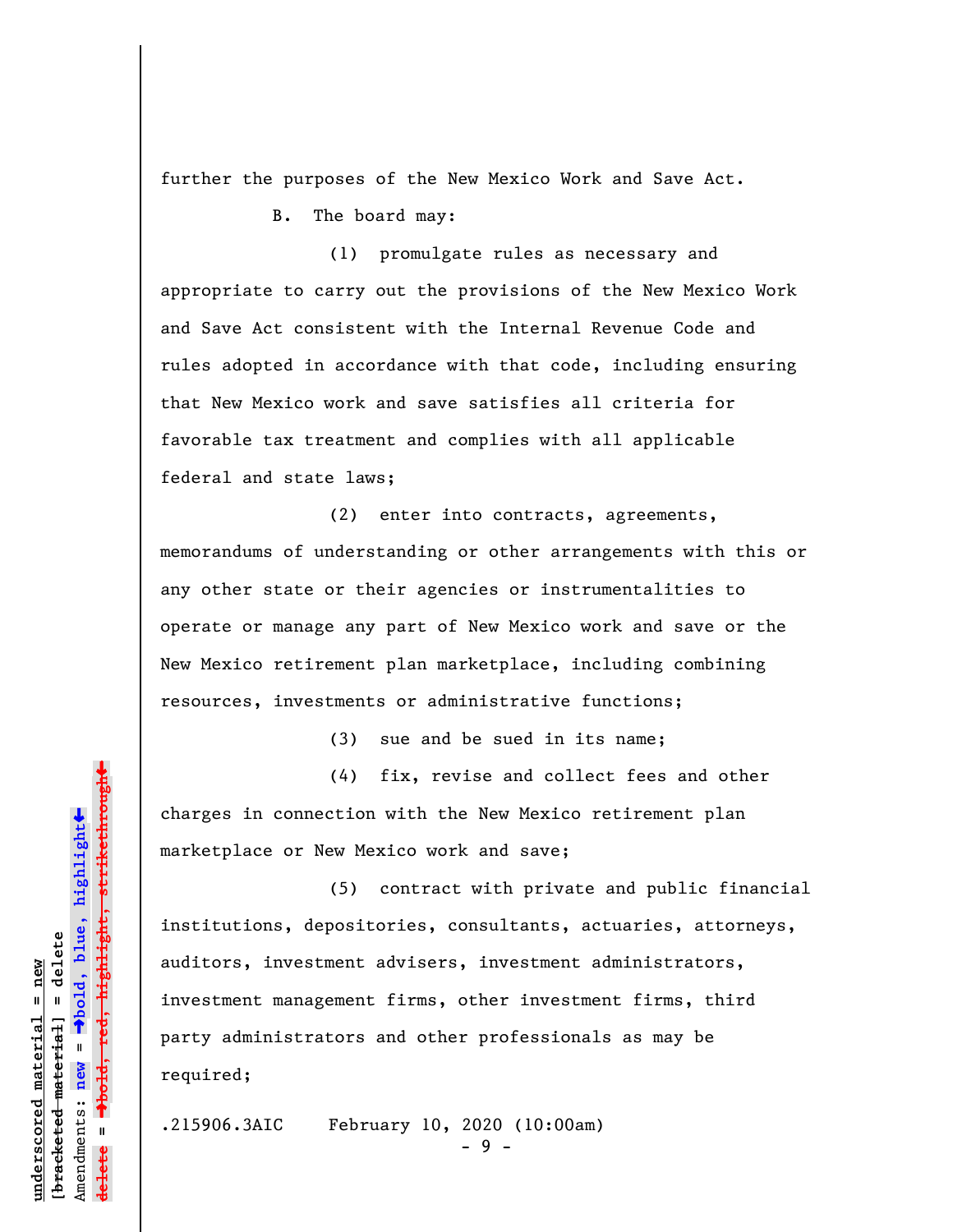(6) make and execute contracts, agreements or instruments necessary or convenient in the exercise of the powers and functions granted the board by the New Mexico Work and Save Act; provided that the board may delegate that power to the executive director and may limit the scope of that delegation;

(7) invest and reinvest its funds in accordance with applicable state HSEIC→and federal←HSEIC law; and

(8) collaborate with and evaluate the role of financial advisors or other financial professionals and financial institutions, including those assisting and providing guidance **HSEIC**º**for**»**HSEIC HSEIC**º**to**»**HSEIC** program participants.

**SECTION 5.** [NEW MATERIAL] CONFIDENTIALITY OF PARTICIPANT AND ACCOUNT INFORMATION--APPLICATION OF OTHER LAWS.--

A. Information obtained by the board that is proprietary or information about covered employees or participants in the New Mexico retirement plan marketplace is confidential and not subject to inspection pursuant to the Inspection of Public Records Act.

B. Individual account information of New Mexico work and save program participants, including names, addresses, telephone numbers, email addresses, personal identification information, investments, contributions and earnings, is confidential and shall be maintained as confidential:

.215906.3AIC February 10, 2020 (10:00am)

 $-10 -$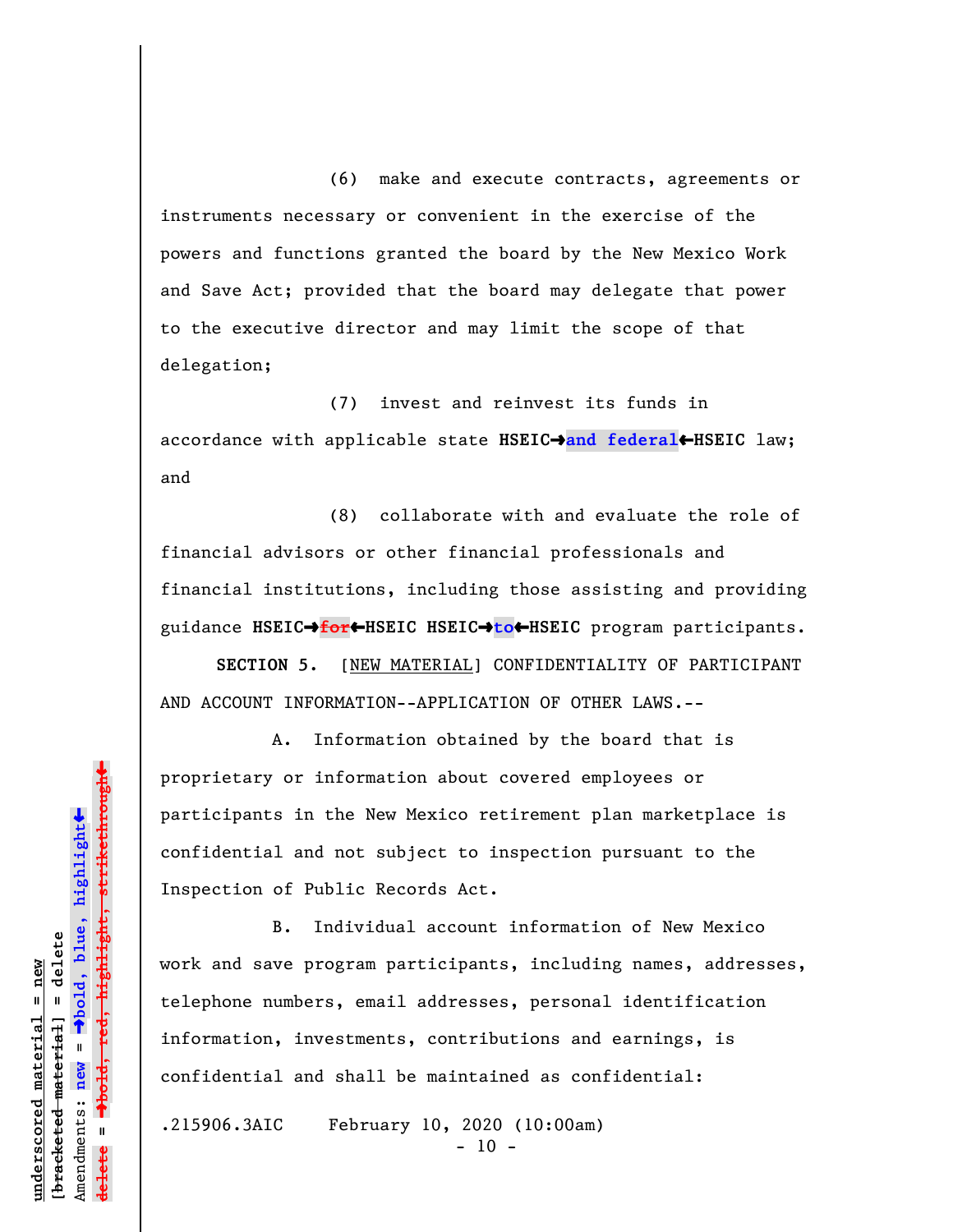(1) except to the extent necessary to administer New Mexico work and save in a manner consistent with the New Mexico Work and Save Act, the tax laws of this state and the Internal Revenue Code; or

(2) unless the person who provides the information or is the subject of the information expressly agrees in writing to the disclosure of the information.

**SECTION 6.** [NEW MATERIAL] EXECUTIVE DIRECTOR--POWERS AND DUTIES.--

A. The executive director of New Mexico work and save may:

(1) hire, fire and recommend to the board compensation for staff, as needed; and

(2) contract for legal, fiscal, investment and other expert advisors and service providers, none of whom shall be board members and all of whom shall serve at the pleasure of the board.

B. The executive director shall:

(1) oversee requests for proposals at the board's direction;

(2) develop and disseminate educational information and tools designed to improve financial literacy and educate program participants, covered employers, covered employees and other state residents about the benefits of saving for retirement and help them decide the level of

.215906.3AIC February 10, 2020 (10:00am)

- 11 -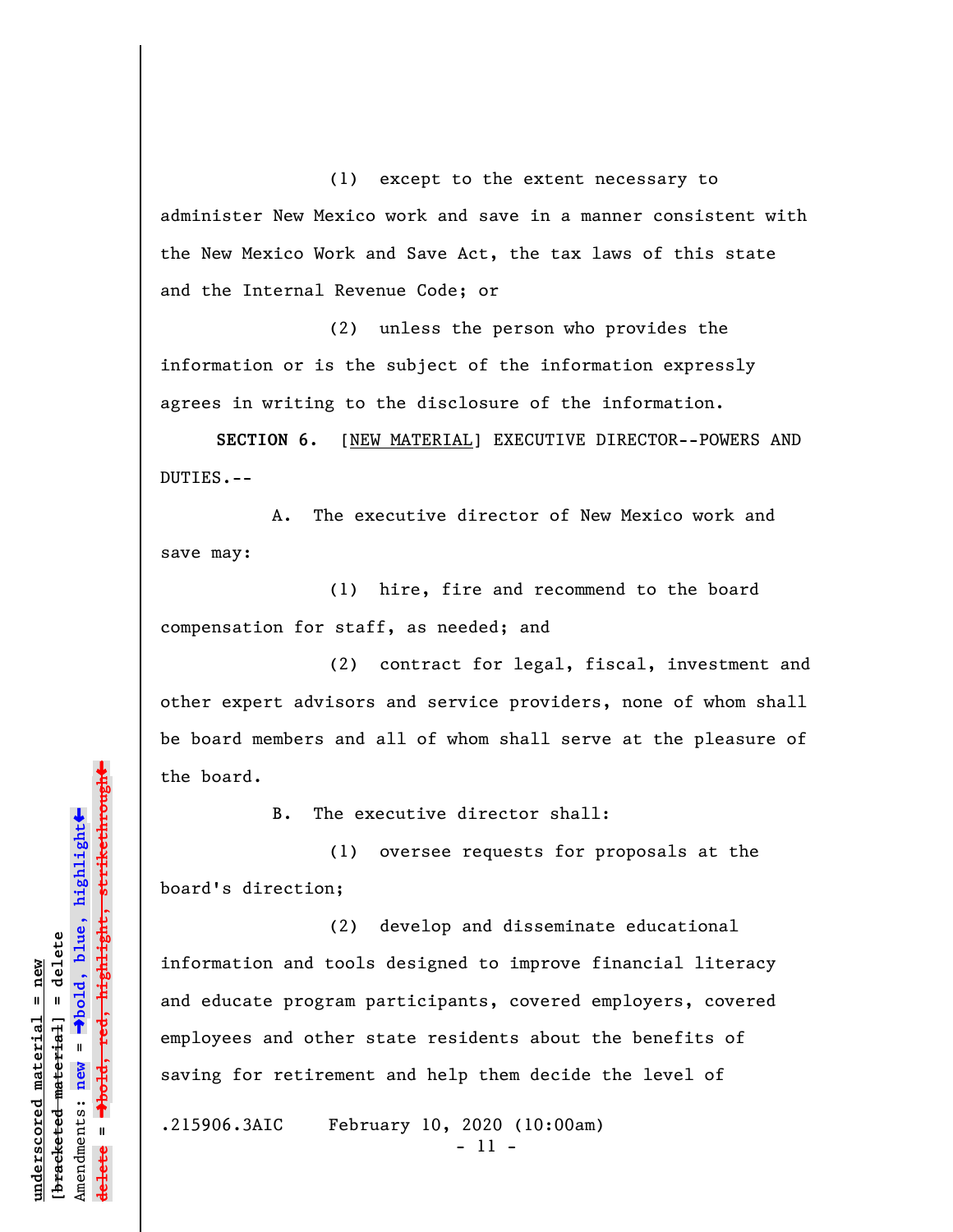participation and savings strategies that may be appropriate for them;

(3) if necessary, determine the eligibility of an employer or employee to participate in New Mexico work and save; and

(4) perform other duties as assigned by the board.

**SECTION 7.** [NEW MATERIAL] BOARD AND BOARD EMPLOYEE REQUIREMENTS AND PROHIBITIONS--CONFLICTS OF INTEREST.--

A. Board members and employees of the board shall comply with the Gift Act, the Governmental Conduct Act and the Open Meetings Act.

B. Board members and employees of the board shall not:

(1) directly or indirectly have any interest in the investment of New Mexico work and save or in gains or profits accruing from that investment, other than as **HSEIC**º**a program participant**»**HSEIC HSEIC**º**program participants**»**HSEIC**;

(2) borrow New Mexico work and save-related funds or deposits or use those funds or deposits for personal gain or as **HSEIC**º**an agent or partner**»**HSEIC HSEIC**º**agents or partners**»**HSEIC** of others; or

(3) become **HSEIC**º**an endorser, surety or obligor**»**HSEIC HSEIC**º**endorsers, sureties or obligors**»**HSEIC** on investments made by New Mexico work and save.

.215906.3AIC February 10, 2020 (10:00am) - 12 -

 $\ddag$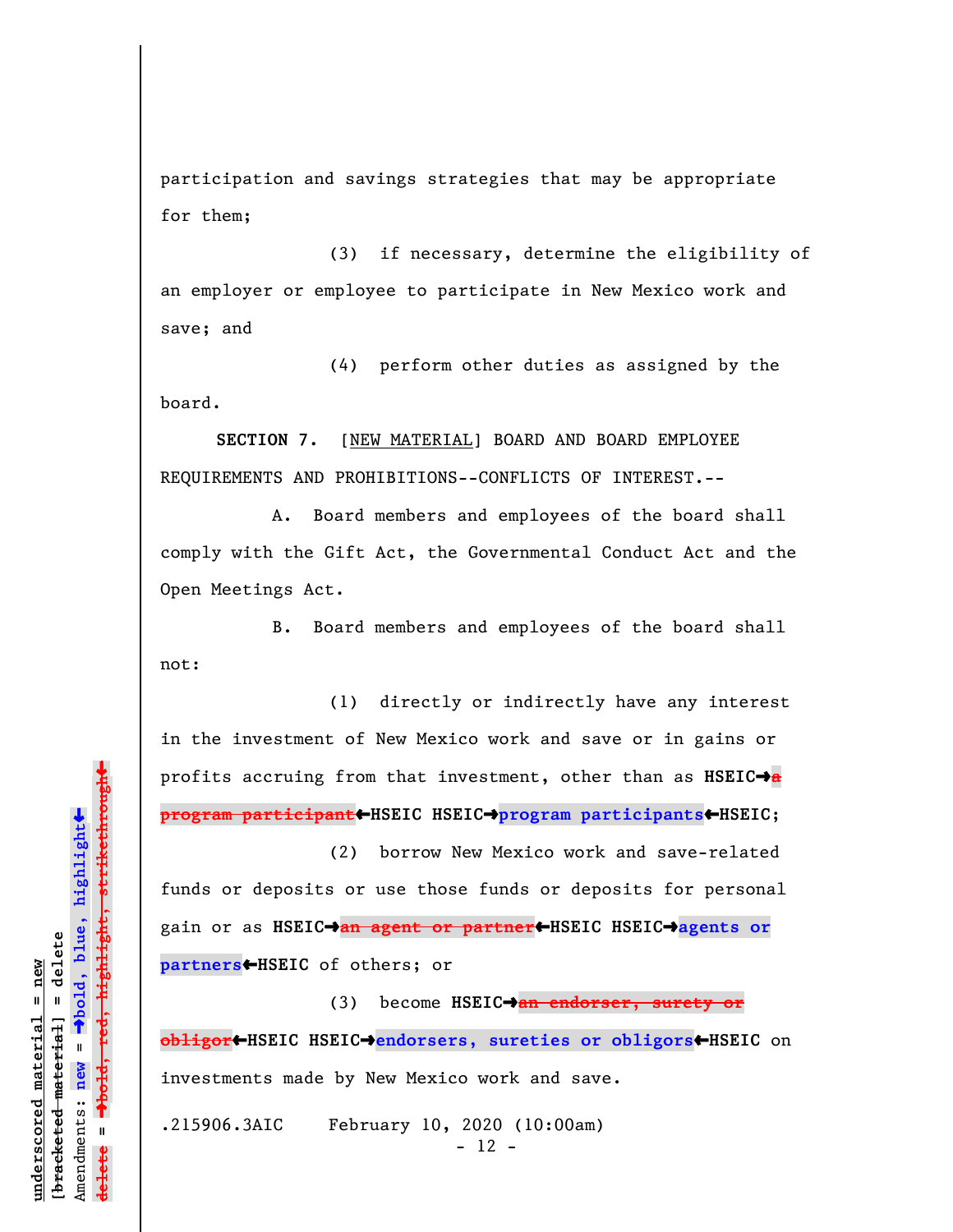C. If a board member or employee of the board has an interest, either direct or indirect, in a contract to which New Mexico work and save is or is to be a party, that interest shall be disclosed to the board in writing and shall be set forth in the minutes of the board. The board member or employee having that interest shall not participate in an action by the board with respect to that contract.

D. Board members and employees of the board shall act as fiduciaries with respect to the New Mexico retirement plan marketplace and New Mexico work and save, acting solely in the **HSEIC**º**interest**»**HSEIC HSEIC**º**best interests**»**HSEIC** of the program participants and for the exclusive purpose of providing benefits to program participants and administering the program with the care, skill, prudence and diligence under the circumstances then prevailing that a prudent person acting in a like capacity and familiar with those matters would use in the conduct of an enterprise of a like character and with like aims.

**SECTION 8.** [NEW MATERIAL] NEW MEXICO RETIREMENT PLAN MARKETPLACE.--

A. In developing and implementing the New Mexico retirement plan marketplace, the board may work in concert with other states offering an online marketplace similar to the New Mexico retirement plan marketplace website.

B. The board shall:

.215906.3AIC February 10, 2020 (10:00am)

- 13 -

 $\ddag$ º**bold, red, highlight, strikethrough**  $\ddot{\bullet}$ º**bold, blue, highlight** bracketed material] = delete **[bracketed material] = delete** inderscored material = new **underscored material = new** Amendments: **new** =  $\bar{\mathbf{u}}$ Amendments: new **delete =**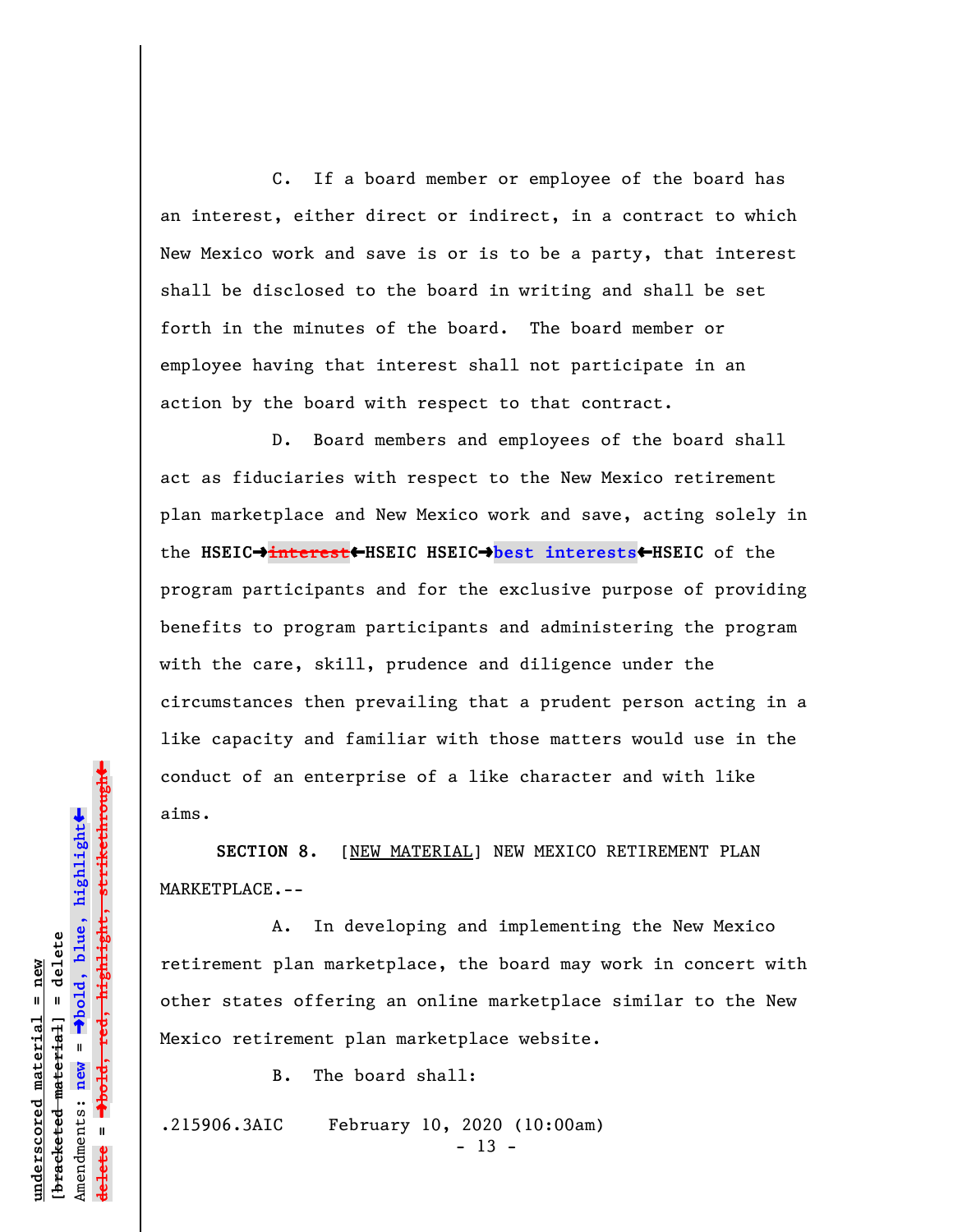(1) design the New Mexico retirement plan marketplace as a website to connect employers and individuals with retirement savings plans, ensuring that the design does not favor a particular kind of service provider or business model;

(2) establish requirements for financial service firms that participate in the marketplace and for plans offered on the marketplace;

(3) develop marketing materials; and

(4) promote the benefits of retirement savings and financial literacy.

C. The board shall provide public notice of the process for inclusion on the New Mexico retirement plan marketplace website before the website becomes publicly available. The marketplace shall be available to the public before the board opens New Mexico work and save for enrollment, and the marketplace website address shall be included on any internet website posting or other materials regarding New Mexico work and save.

D. The board shall allow all financial service firms that meet the requirements established by the board to participate in the New Mexico retirement plan marketplace. In addition, the board shall not exclude, by policy or otherwise, a retirement plan or option within a plan that meets the requirements of the board and is otherwise allowed under

.215906.3AIC February 10, 2020 (10:00am)

 $- 14 -$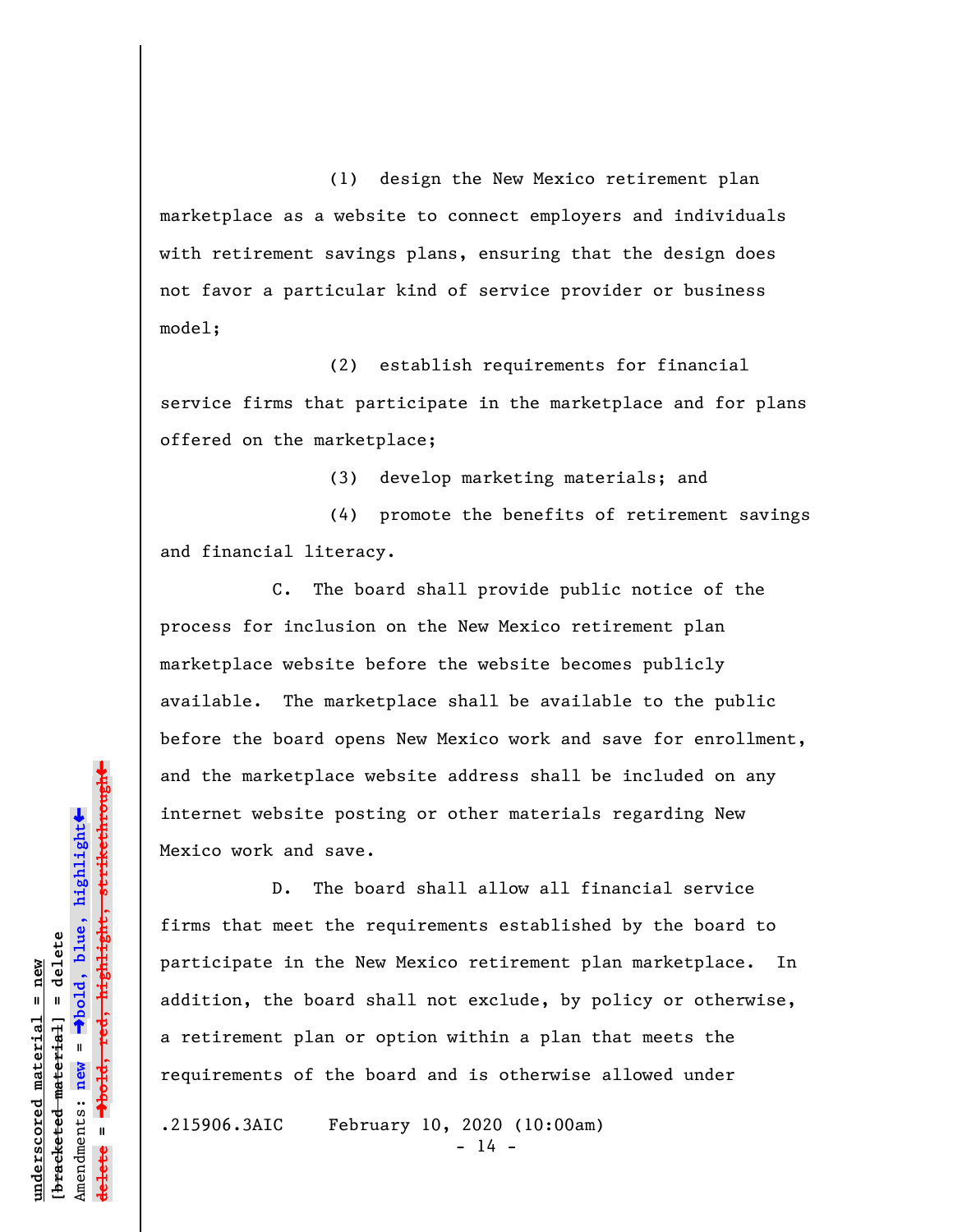federal or state law, including plan design options that are selected by the employer.

E. Participation in plans offered on the New Mexico retirement plan marketplace is voluntary for covered employers and employees; provided that an employer that offers a retirement plan through the New Mexico retirement plan marketplace may use automatic enrollment and automatic escalation of contributions but shall allow an employee opt-out option.

F. The New Mexico retirement plan marketplace may offer an array of private retirement plan options, including a:

(1) simple individual retirement-type plan;

(2) payroll deduction individual

retirement-type plan;

(3) multiple-employer plan, if allowed under federal law; and

(4) plan described in Section 401(a) or 403(b) of the Internal Revenue Code.

G. The New Mexico retirement plan marketplace shall offer a financial literacy module for employers and employees.

H. The New Mexico retirement plan marketplace shall allow, but shall not require, the availability within approved plans of distribution options that provide income in retirement, including systematic withdrawal programs, guaranteed lifetime withdrawal benefits and annuities.

.215906.3AIC February 10, 2020 (10:00am)

 $- 15 -$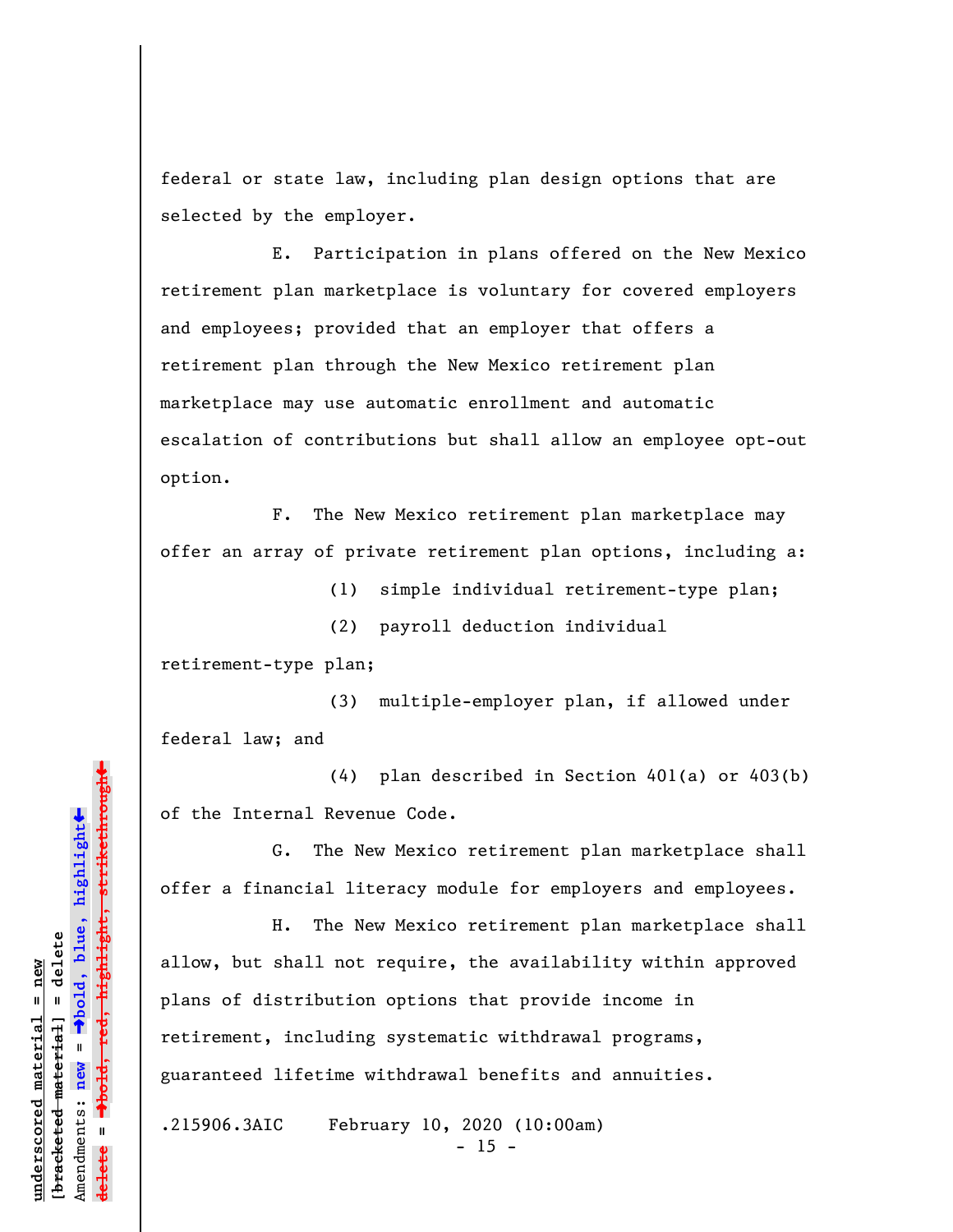I. The board shall establish administrative fees for financial service firms that participate in the New Mexico retirement plan marketplace. The fees shall be sufficient to cover the actual cost of maintaining the New Mexico retirement plan marketplace.

**SECTION 9.** [NEW MATERIAL] NEW MEXICO WORK AND SAVE-- CREATED--IMPLEMENTATION.--

A. The New Mexico work and save program developed by the board under the New Mexico Work and Save Act shall:

(1) provide that a covered employer may voluntarily choose to participate in New Mexico work and save;

(2) provide that a participating employer may automatically enroll its employees but shall allow its employees to opt out;

(3) allow covered employees HSEIC→in New **Mexico**»**HSEIC** to voluntarily contribute to a Roth individual retirement account through automatic payroll deductions, if allowed pursuant to federal law;

(4) provide that the default investment option for program participants shall be a Roth individual retirement account with a target date fund investment and a default contribution rate established by the board by rule; provided that the board may establish a principal protection fund for initial savings up to an amount established by the board; and provided that a program participant may choose to stop

.215906.3AIC February 10, 2020 (10:00am)

 $- 16 -$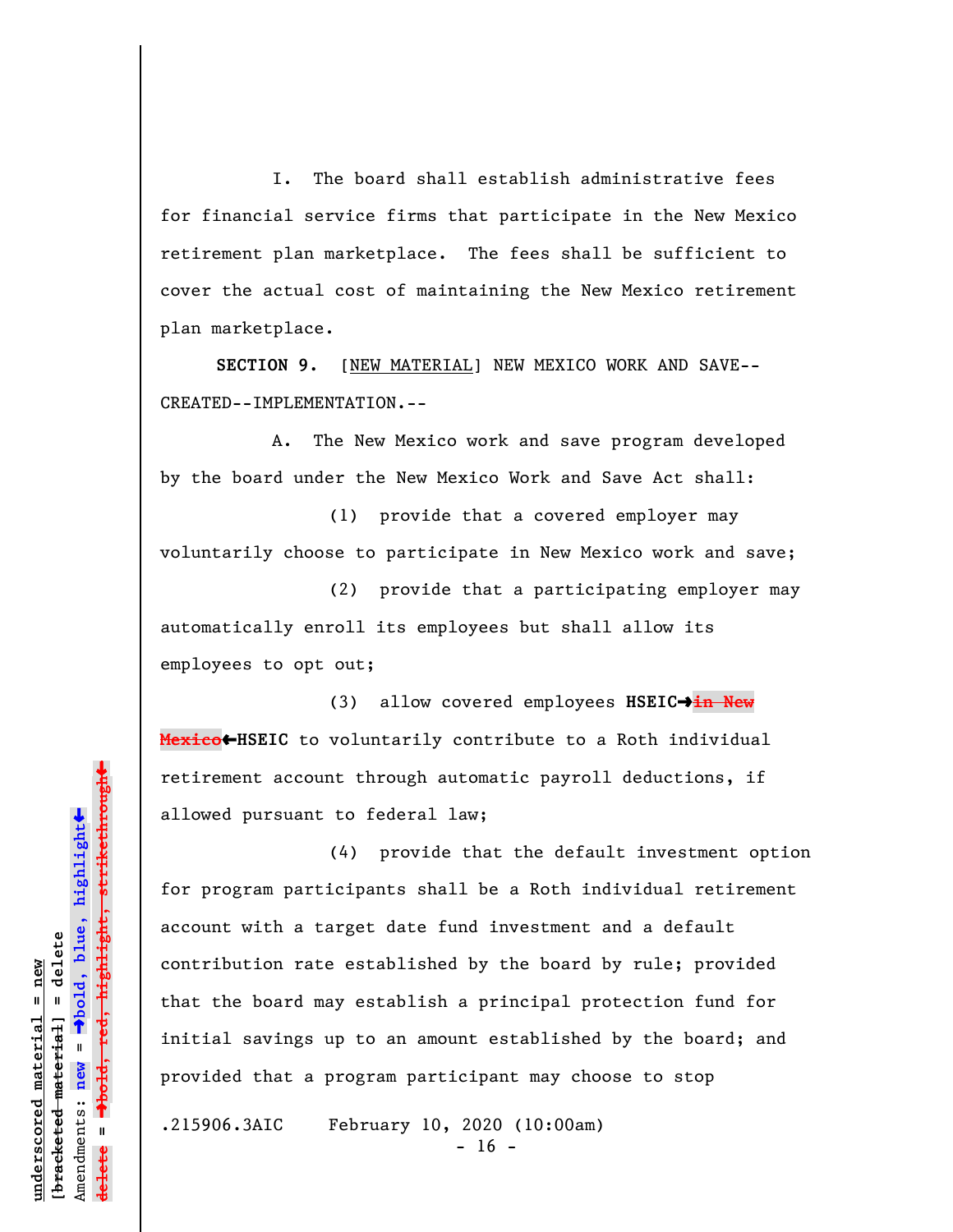participating altogether, choose a different investment from among the options available or choose to contribute at a higher or lower contribution rate, subject to the Roth individual retirement account contribution dollar limits applicable under the Internal Revenue Code;

(5) offer default escalation of contribution rates that can be increased or decreased by program participants within the limits allowed by the Internal Revenue Code;

(6) provide for direct deposit of contributions into one or more investments approved by New Mexico work and save;

(7) be professionally managed;

(8) not allow employer contributions by covered employers;

(9) provide a report on the status of each program participant's account to each program participant at least annually;

(10) when practicable, use existing employer and public infrastructure to facilitate contributions, recordkeeping and outreach and use pooled or collective investment arrangements;

(11) provide that each program participant owns the contributions to and earnings on amounts contributed to the participant's account under New Mexico work and save and .215906.3AIC February 10, 2020 (10:00am)

- 17 -

º**bold, red, highlight, strikethrough** highlight, strikethrough  $\ddot{\bullet}$ º**bold, blue, highlight** bracketed material] = delete **[bracketed material] = delete** inderscored material = new **underscored material = new** Amendments: **new** =  $\bar{\mathbf{u}}$ Amendments: new **delete =**

»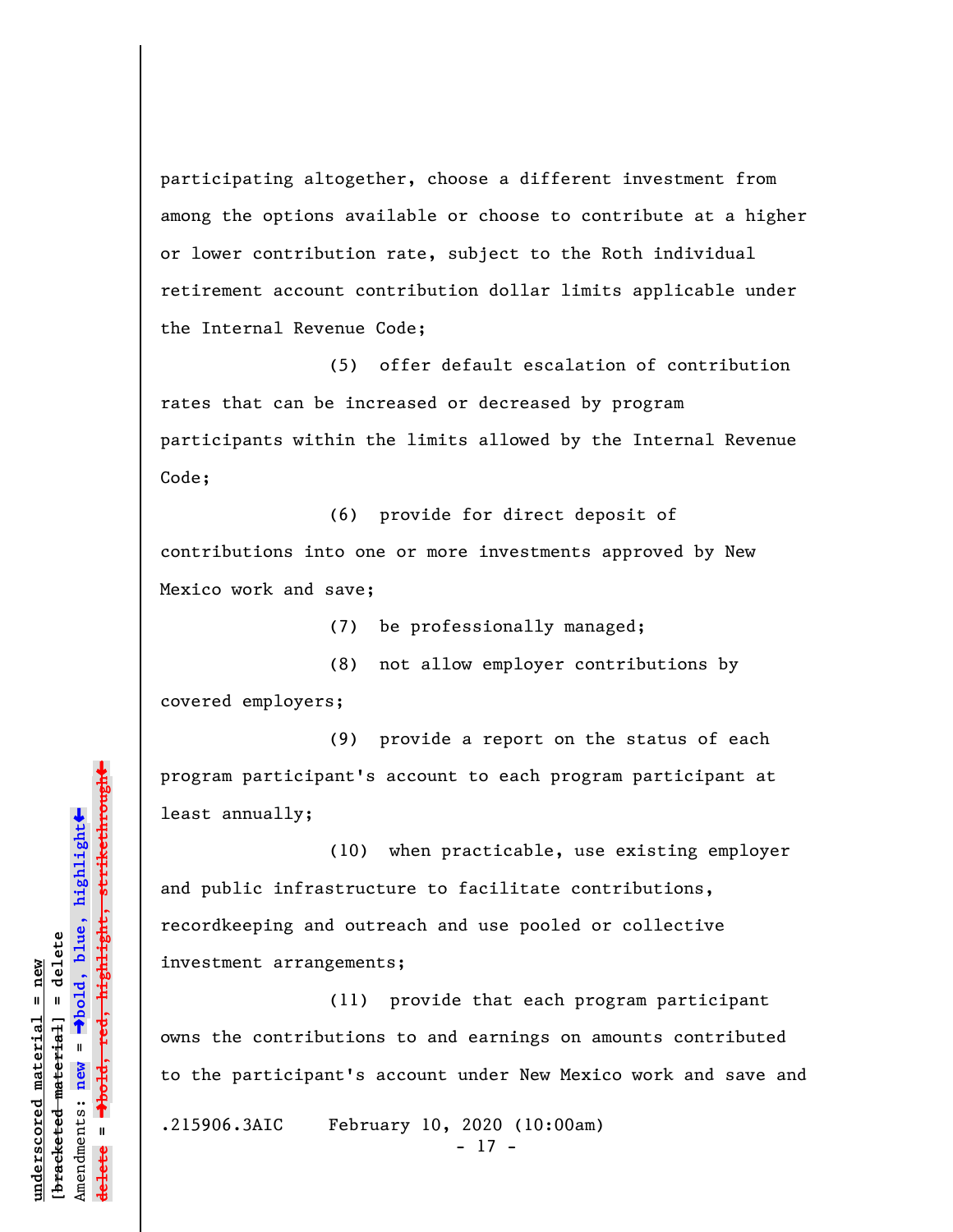that the state, the board and covered employers have no proprietary interest **HSEIC**º**, whether legal or equitable,**»**HSEIC** in those contributions or earnings;

(12) not impose any duties on employers pursuant to the federal Employee Retirement Income Security Act of 1974; and

(13) keep total fees and expenses below one percent of the funds invested in New Mexico work and save.

B. The board shall ensure that New Mexico work and save is financially self-sustaining no later than five years after the date that it is fully implemented.

C. If a covered employer knowingly or intentionally fails to transmit a payroll deduction contribution to New Mexico work and save on the earliest date the amount withheld from the covered employee's compensation can reasonably be segregated from the covered employer's assets, but not later than the fifteenth day of the month following the month in which the covered employee's contribution amounts are withheld from the covered employee's paycheck, the failure to remit those contributions on a timely basis shall be subject to the same sanctions as employer misappropriation of employee wage withholdings.

**SECTION 10.** [NEW MATERIAL] POLICIES AND PROCEDURES FOR NEW MEXICO WORK AND SAVE.--The board shall promulgate rules to implement New Mexico work and save that:

.215906.3AIC February 10, 2020 (10:00am)

- 18 -

 $\ddag$ º**bold, red, highlight, strikethrough**  $\ddot{\bullet}$ º**bold, blue, highlight** bracketed material] = delete **[bracketed material] = delete** inderscored material = new **underscored material = new**  $\mathbf{I}$ Amendments: **new** = Amendments: new **delete =**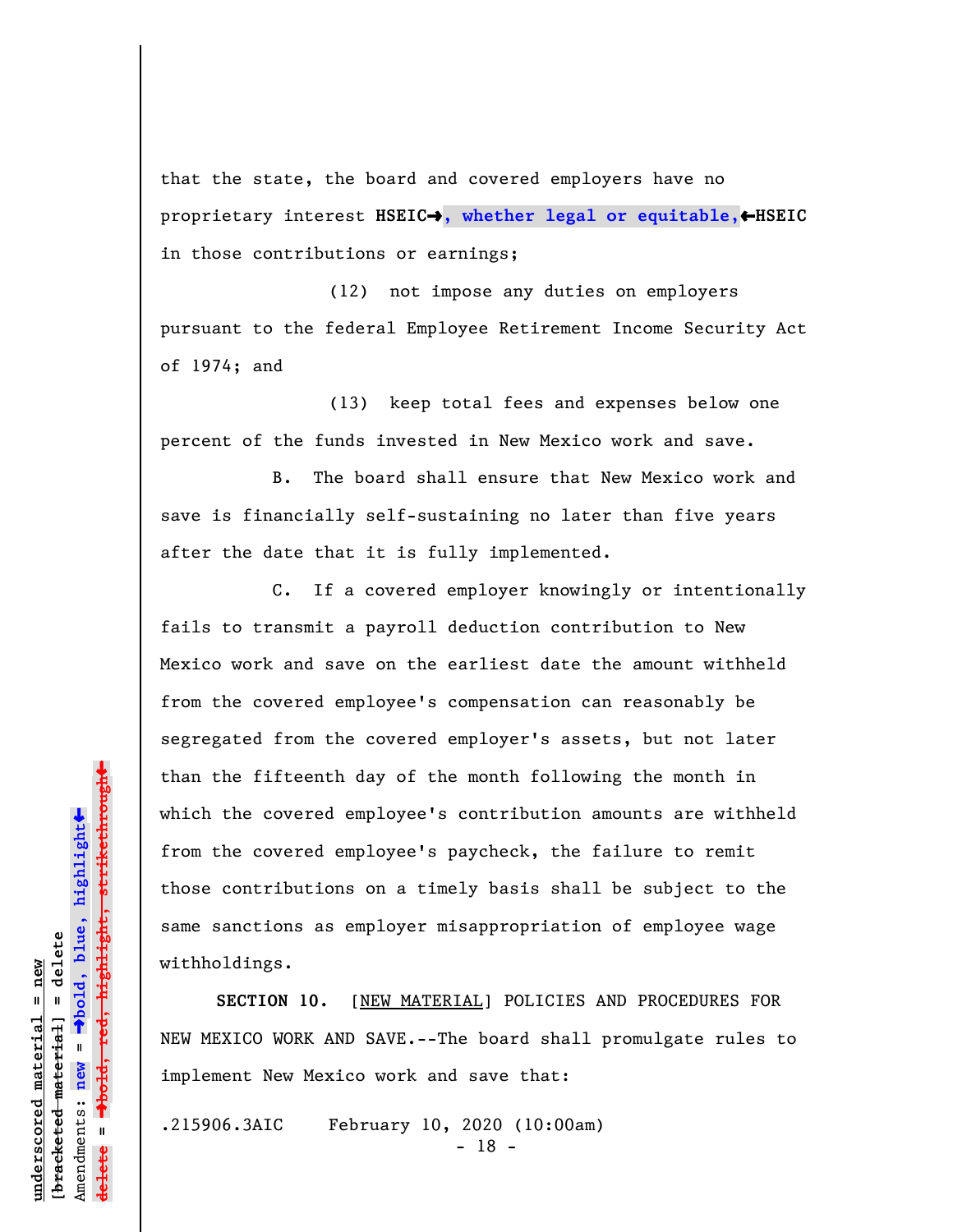A. establish the processes by which a covered employer may choose to voluntarily enroll in New Mexico work and save and become a participating employer;

B. establish the processes for program participants to enroll in and contribute to payroll deduction individual retirement accounts, including elections by covered employees, withholding by participating employers of program participants' payroll deduction contributions from wages and remittance for deposit to the program participants' individual retirement accounts and voluntary enrollment and contributions by self-employed persons;

C. establish the processes for withdrawals, rollovers **HSEIC**º**, conversions**»**HSEIC** and direct transfers from individual retirement accounts in the interest of facilitating portability and maximization of benefits;

D. establish processes governing the distribution of funds from New Mexico work and save; and

E. require education of and outreach to covered employers, covered employees and the public regarding New Mexico work and save. The rules shall specify the content, frequency, timing and means of required disclosures from New Mexico work and save to covered employees, covered employers, program participants and participating employers and other interested parties. These disclosures shall include:

(1) the benefits associated with tax-favored

.215906.3AIC February 10, 2020 (10:00am)

- 19 -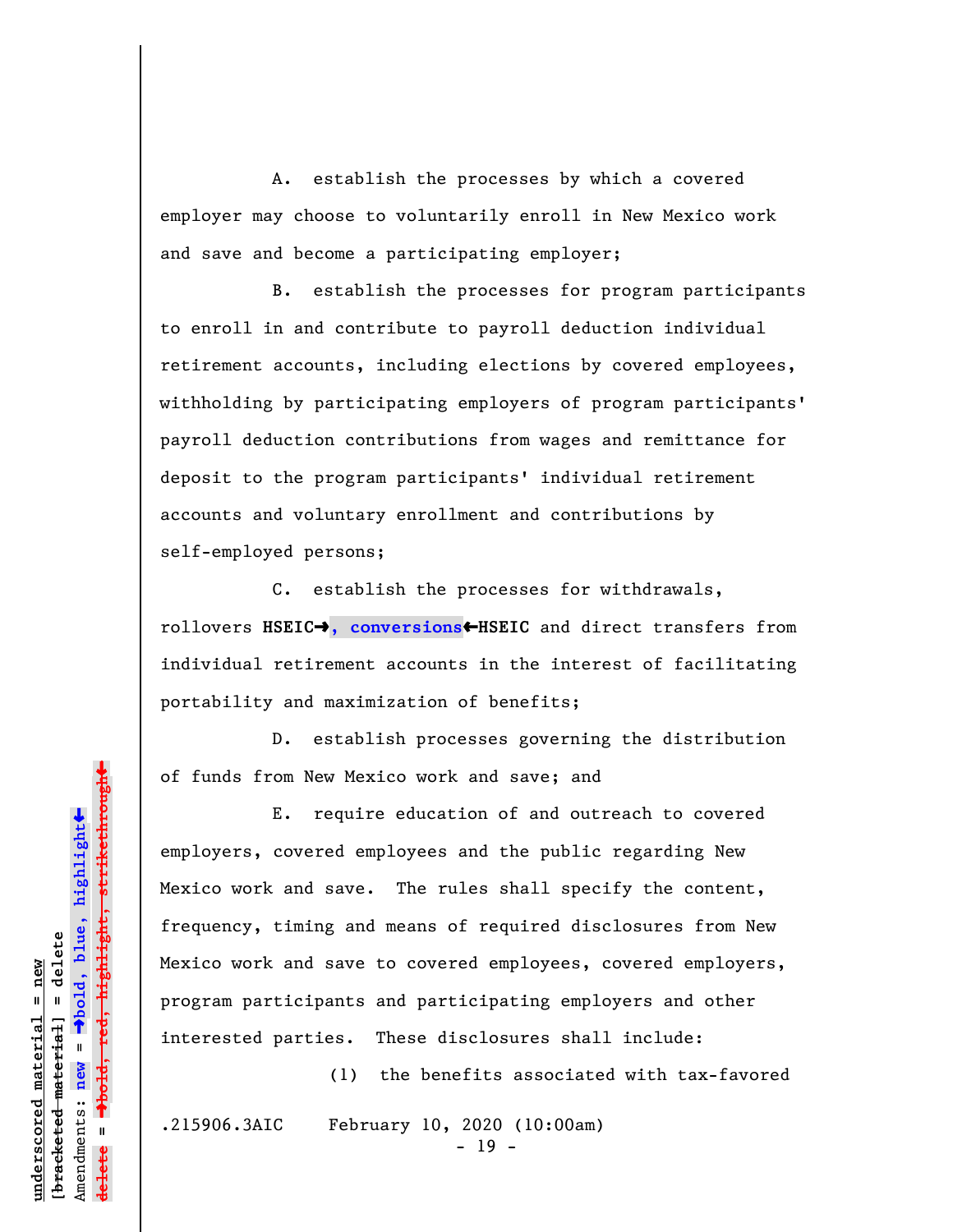retirement saving;

(2) the potential advantages and disadvantages associated with contributing to Roth individual retirement accounts through New Mexico work and save;

(3) the eligibility rules for Roth individual retirement accounts;

(4) that the program participant is solely responsible for determining whether and, if so, how much the program participant is eligible to contribute on a tax-favored basis to a Roth individual retirement account;

(5) the penalty for excess contributions to Roth individual retirement accounts and the method of correcting excess contributions;

(6) instructions for enrolling, making elections to contribute or to decline to contribute and making elections regarding contribution rates, types of individual retirement accounts and investments;

(7) instructions for implementing and for changing the elections;

(8) the potential availability of a program participant's tax credit, including the eligibility conditions for the credit and instructions on how to claim it;

(9) statements that New Mexico work and save, the board, board members or board employees, a covered employer or the state do not offer tax, investment or other financial

.215906.3AIC February 10, 2020 (10:00am)

 $- 20 -$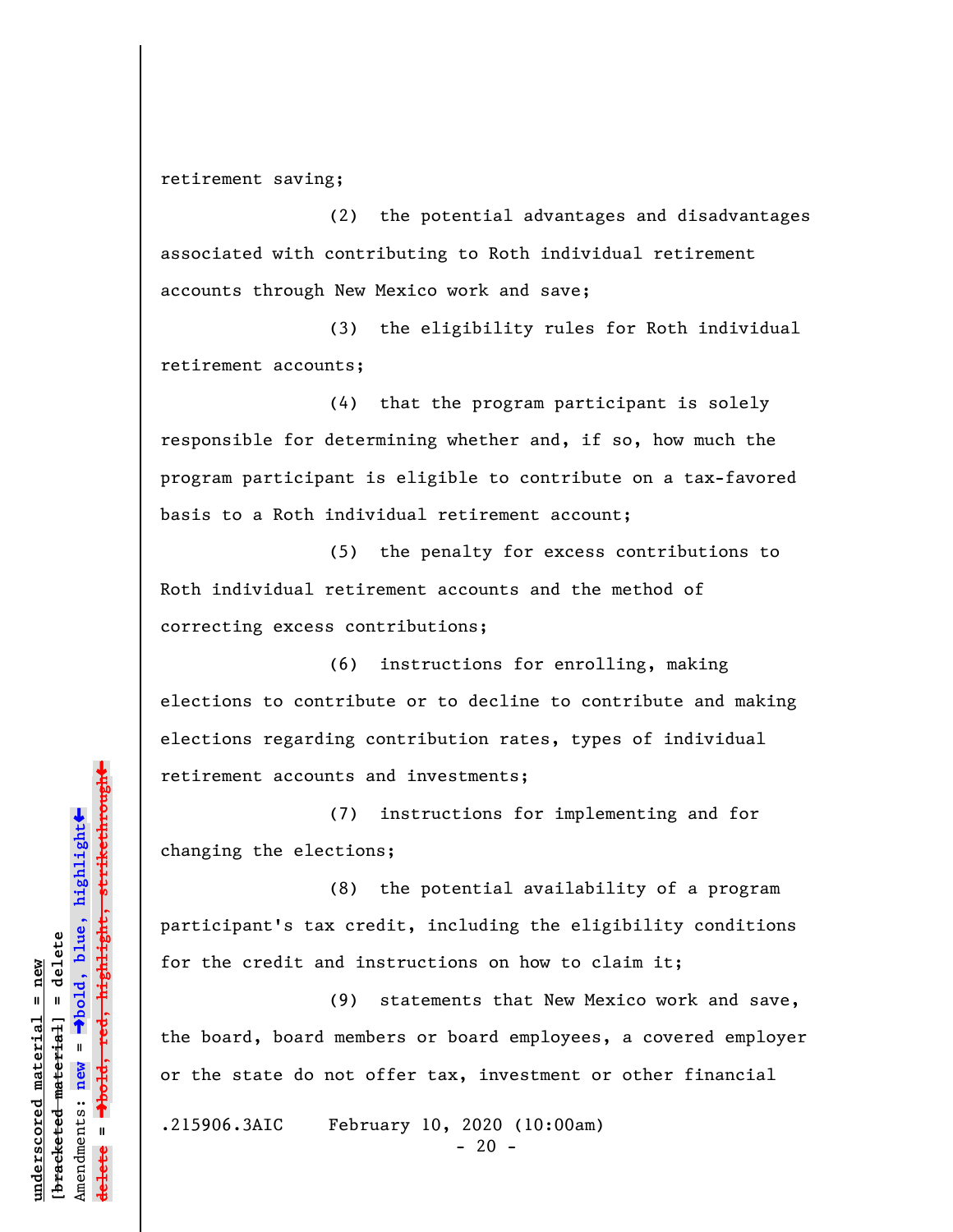advice, and that the program participant should contact appropriate professional advisors, and that only the program participant is liable for decisions the program participant makes in relation to New Mexico work and save;

(10) statements that payroll deduction individual retirement accounts are not intended to be employer-sponsored retirement plans and that New Mexico work and save is not an employer-sponsored retirement plan;

(11) the potential implications of account balances in New Mexico work and save for the application of asset limits under certain public assistance programs;

(12) that the program participant is solely responsible for investment performance, including market gains and losses, and that individual retirement accounts and rates of return are not guaranteed by New Mexico work and save, the board, individual board members, board employees, covered employers or the state or any of its officers or employees;

(13) additional information and tools designed to promote financial literacy and capability, which may take the form of links to or explanations of how to obtain such information; and

(14) how to obtain additional information about New Mexico work and save.

**SECTION 11.** [NEW MATERIAL] PROTECTION FOR COVERED EMPLOYERS.--

.215906.3AIC February 10, 2020 (10:00am)

- 21 -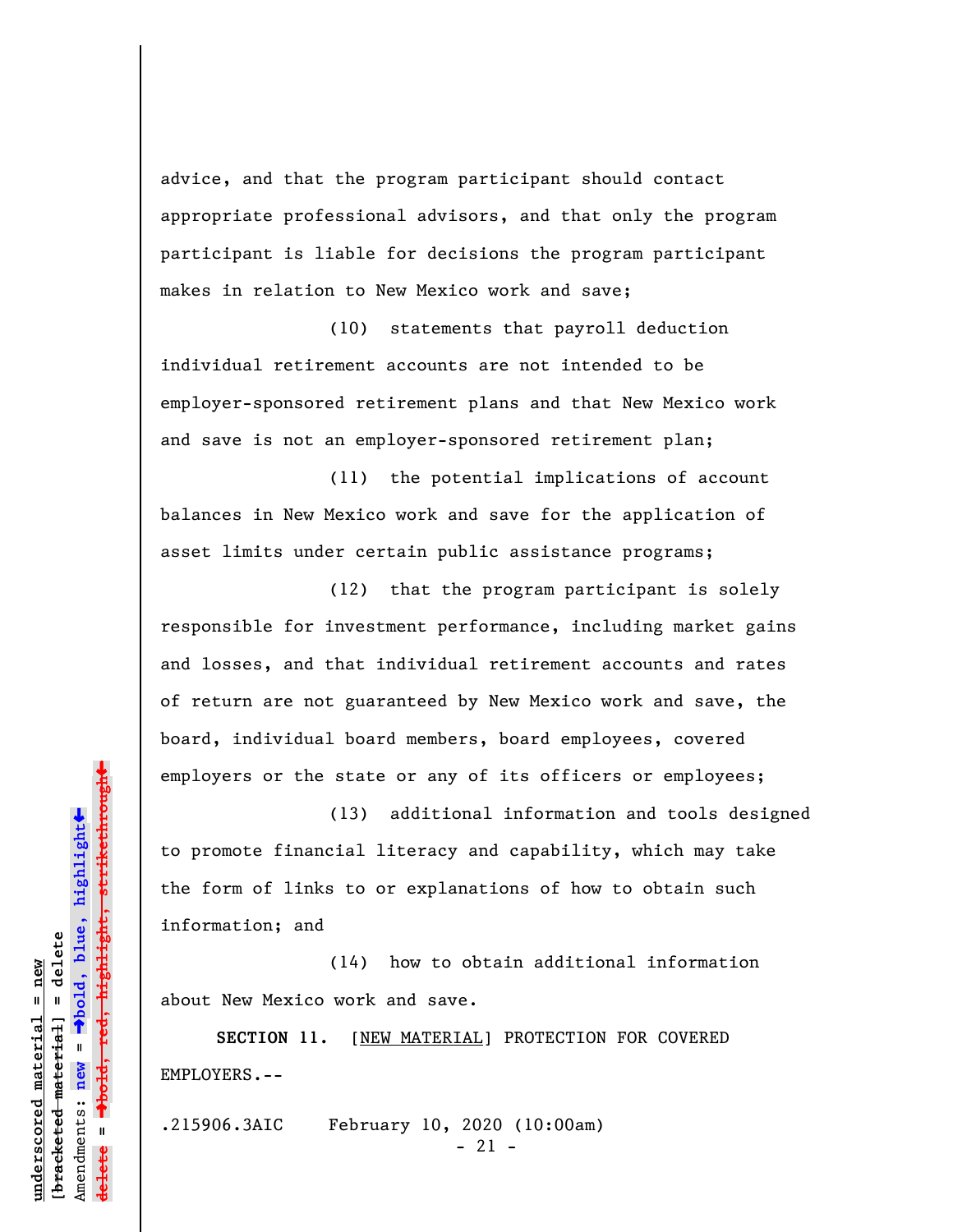A. New Mexico work and save is not an employer-sponsored plan. A covered employer does not bear responsibility for:

(1) the decision to participate or not to participate in New Mexico work and save by a covered employee;

(2) a specific election under New Mexico work and save made by a program participant;

(3) investment decisions made by a program participant or the board;

(4) the administration, investment, investment returns or investment performance of New Mexico work and save, including interest rate or other rate of return on a contribution or Roth individual retirement account balance;

(5) the design or administration of New Mexico work and save or the benefits paid to program participants;

(6) a program participant's awareness of or compliance with the conditions and other provisions of the tax laws that determine which persons are eligible to make taxfavored contributions to individual retirement accounts, in what amount and in what time frame and manner; or

(7) loss, failure to realize gain or other adverse consequences, including adverse tax consequences or loss of favorable tax treatment, public assistance or other benefits incurred by a program participant as a result of participating in New Mexico work and save.

.215906.3AIC February 10, 2020 (10:00am)

 $- 22 -$